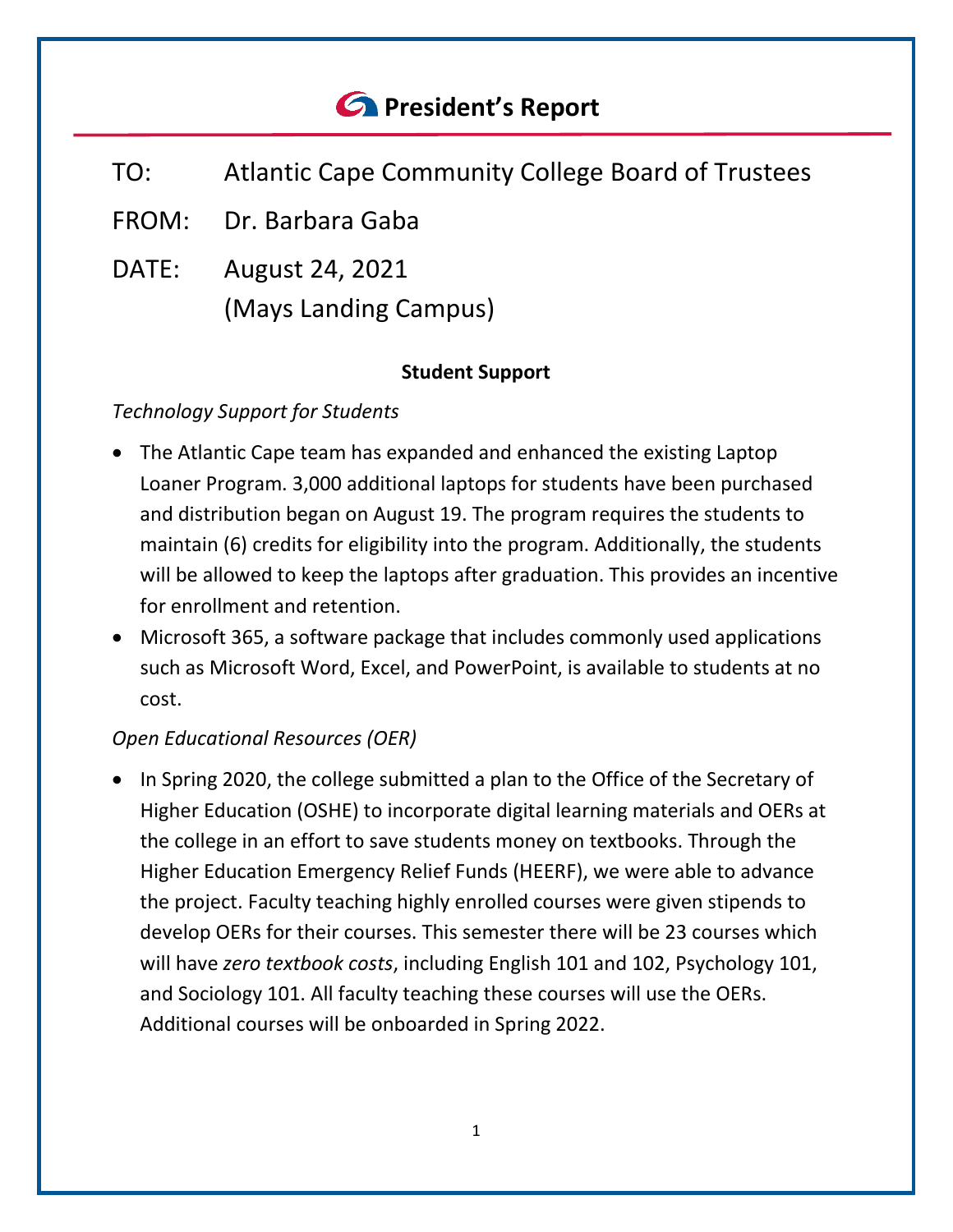- Other courses are using high-quality digital learning materials through Cengage, the leading educational technology company, at a reasonable cost to students.
- These efforts complement the opportunity for students taking 6 or more credits who receive a free laptop from the college to use the technology to access their course materials online.

## *Free Tuition for Dual and Concurrent High School Students*

• We are offering 3-free credits for students attending Atlantic Cape this Fall. This offer, funded by HEERF, will be extended to our high school partners for students taking dual and concurrent courses. We are promoting this to our high school partners, so more students can take advantage of this opportunity, especially those students eligible for free/reduced lunch who may not otherwise be able to take a college course while in high school.

## *Educational Opportunity Fund (EOF) Program Orientation*

• Student Affairs held an orientation for our students in the Educational Opportunity Fund (EOF) program who are starting this Fall semester to ensure they have all the tools, resources, and information they will need to successfully start their college experience. The students heard from a variety of college departments who provided helpful information, and Dr. Gaba delivered welcoming remarks to the new students. Additionally, guest speakers presented on topics such as time management and mental health, and a "lunch and learn" session included a panel of current and former EOF students.

## *Scholarships for sUAS Students*

• Drone Pilot and Technician scholarships, totaling more than \$25,000, are available for new and returning students who are Cape May County residents and enrolled in the drone classes at the Cape May County Campus. Scholarships are not based on financial need. Students taking seven credits or more will receive \$2,500, while students taking six credits or less will receive \$1,250.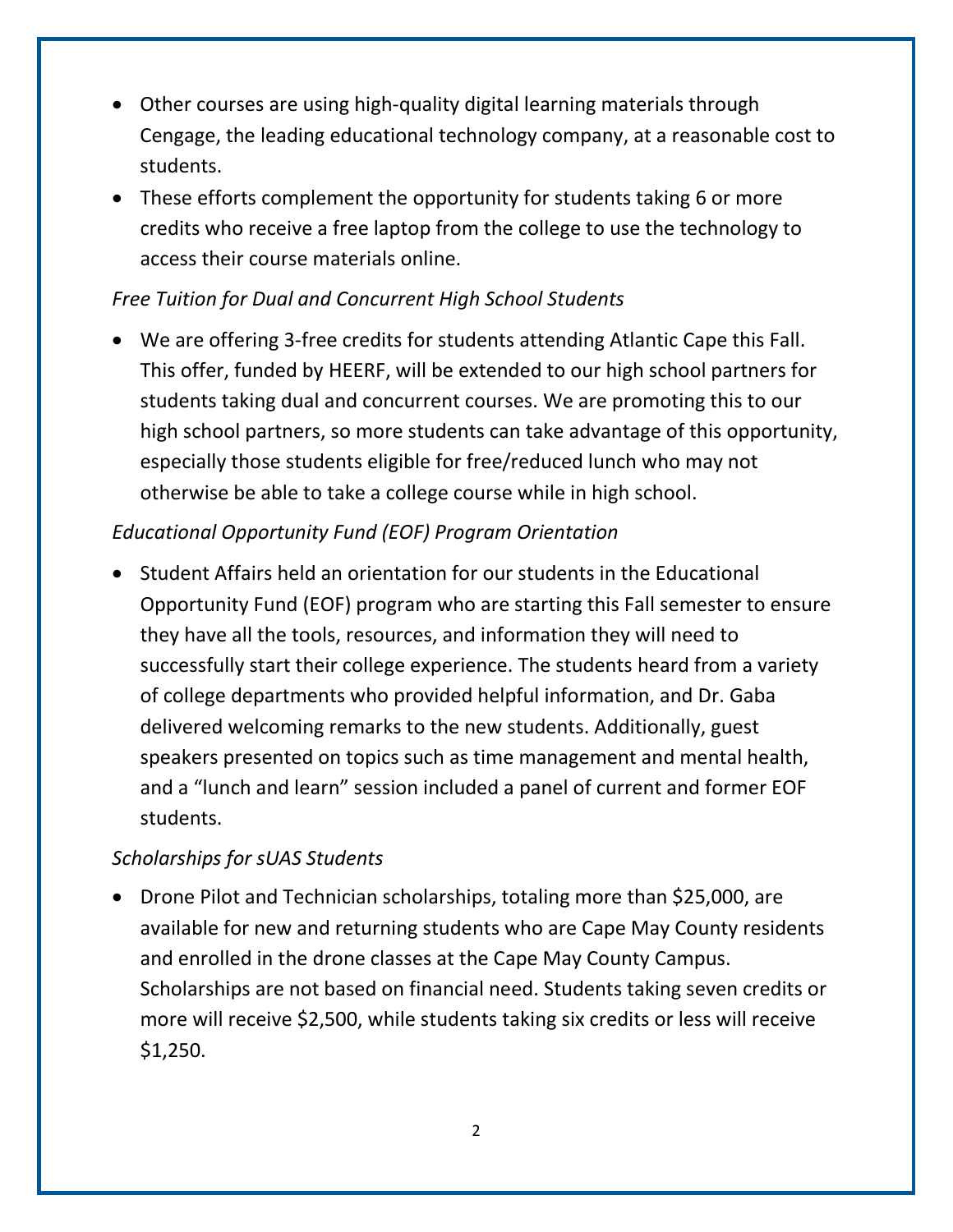- These scholarships are made possible thanks to the Robert Hunter-Doherty Memorial Scholarship fund. The fund was established in 2015 and is awarded to students from Cape May County. Since then, the Doherty Family Charitable Foundation has donated \$800,000 to the Atlantic Cape Foundation to be used for scholarships.
- The Drone Program is transitioning to the Cape May County Campus effective the Fall semester with complete rollout in Spring 2023.

#### **Technology Upgrades**

- The Information Technology department completed the first phase of the *Network and Security Upgrade* for Atlantic Cape Community College. The project was delivered on time with no major issues to report. The major advantage of this upgrade phase has been an increase in internet bandwidth and speed for browsing, wireless access, and cloud-based applications. Additional phases of work will be performed over the next 6-12 months.
- The college is also working on a Disaster Recovery project, which will require an air conditioning and electrical power upgrade to the Cape May County Campus. The upgrades will be completed by the fall and the space will be ready for the implementation of the Disaster Recovery hardware and software to be completed by year end.

#### **Recruitment**

- Atlantic Cape's Admissions and Recruitment Team held their first post-COVID Enrollment event. Fast Track Enrollment Days *(Stop, Drop, Enroll)* were held August  $2 - 5$ , 2021. 175 participants signed up to attend this event, of which 51% (90 students) were able to register for classes on the spot. Marketing supported this with targeted advertising in radio and social media.
- Atlantic Cape hosted our first group tour and visitation post-COVID at the Mays Landing Campus on July 8, 2021. Forty (40) students from the *Stockton Goals Gear Up Program* and *the Boys and Girls Club of Atlantic City* enjoyed a series of interactive workshops which included demonstrations by Culinary Arts, Aviation & Drones, Nursing and Allied Health, as well as our Athletics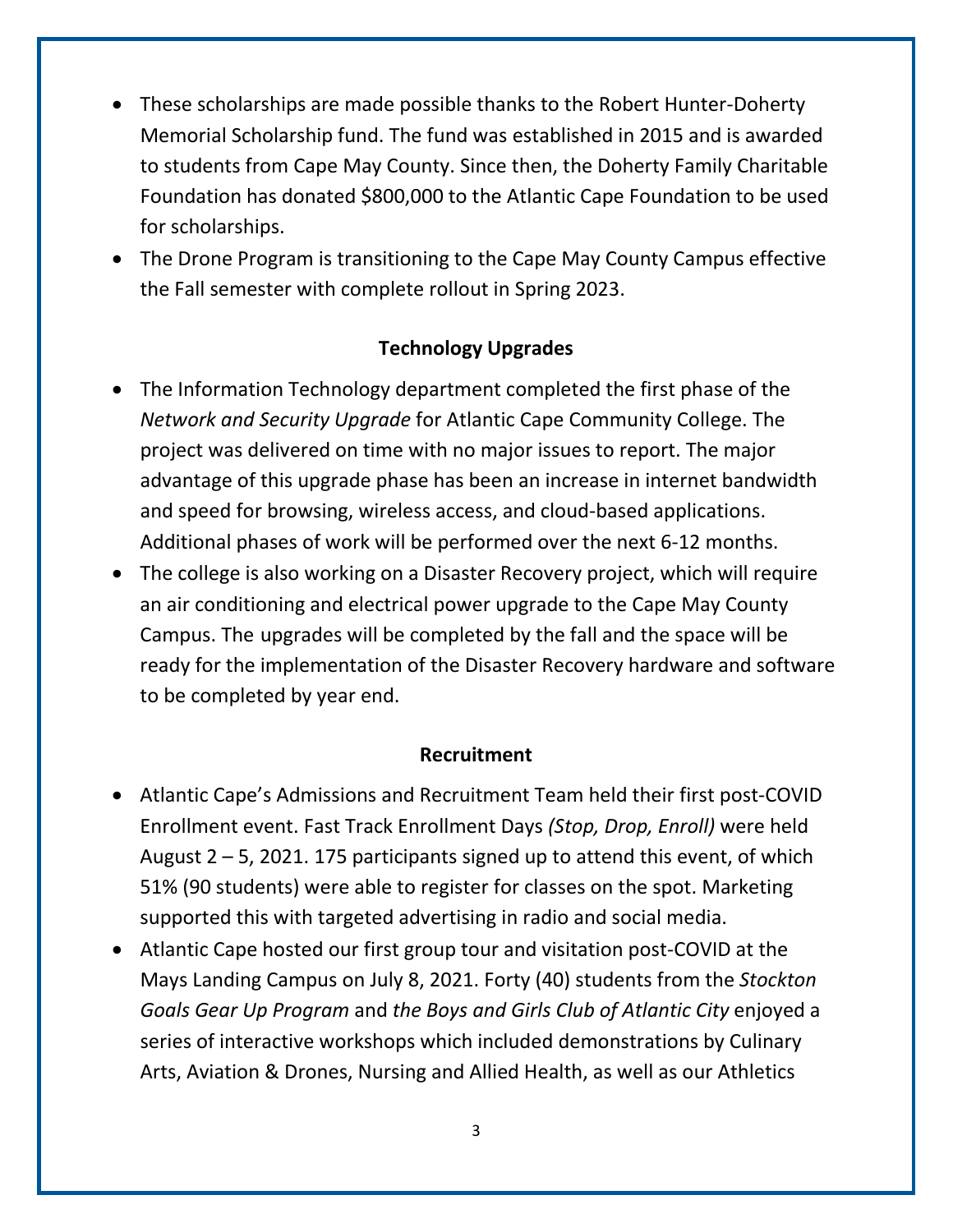Department. Dr. Barbara Gaba and Dr. Natalie Devonish, Interim Dean of Student Affairs and Enrollment Management, provided welcoming remarks.

#### **Marketing**

• The college launched the *"See Where Free Can Take You"* Fall Campaign, advertising the 3-credit tuition waiver and free laptop opportunities for the Fall Semester, targeting the African American and Hispanic markets in our two counties. Media was purchased in TV, radio, digital, social, search, and outdoor billboards. We also sent 20,000 postcards to area stop-out students and potential students earlier this month.

#### **Stockton University Partnership**

• Atlantic Cape signed a new partnership agreement with Stockton University for a 2+3 AS/BS/MBA program in Business Administration. Upon completion of the Associate in Science degree, students would seamlessly transfer to Stockton's Dual BS/MBA program. The program will prepare students for professional careers in business. The formal signing ceremony was held at Stockton University's Atlantic City Campus on July 27.

#### **Grants**

- Atlantic Cape has been awarded the *New Jersey Offshore Wind Safety Training Grant* from the NJEDA and OSHE. Atlantic Cape will receive \$3 million to establish an industry-recognized Global Wind Organization (GWO) safety training program and facility to prepare New Jersey workers for jobs in the state's growing offshore wind industry. The training center will be located at our Worthington Atlantic City Campus, which will require that a wing be added to the building.
- The college was awarded a competitive grant, the Opportunity Meets Innovation Challenge (OMIC) Grant, through the State of NJ, funded by the federal Higher Education Emergency Relief Fund (HEERF). The college was funded \$414,297 to enhance our onboarding of adult learners through professional development, leveraging of technology to use data to identify prospective populations, and develop improvements to our services for this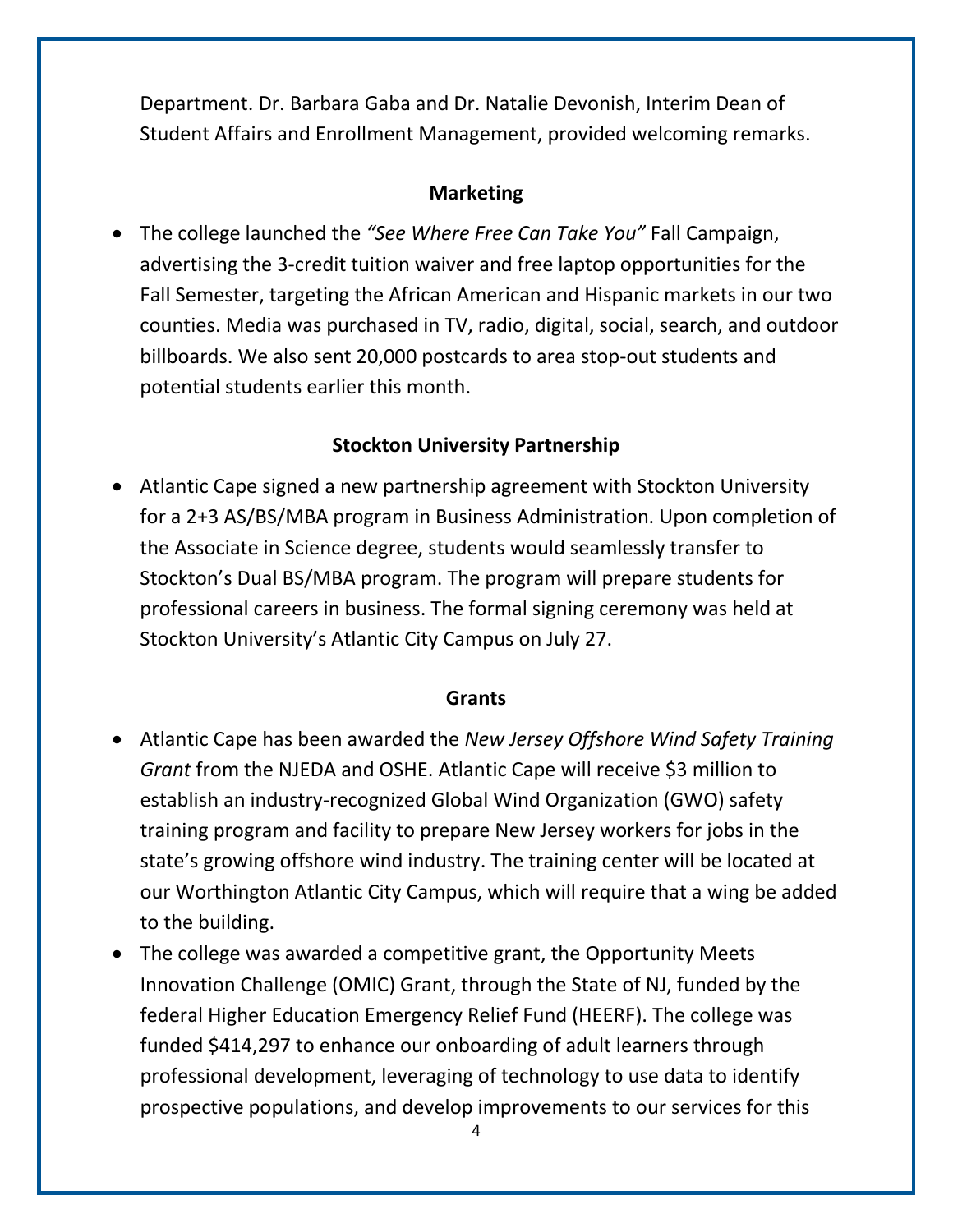population. Data on our service area shows that focusing on educating our adult community members is an area of opportunity.

• This past year, the college received the designation "Hispanic Serving Institution" from the U.S. Department of Education when our full-time equivalent (FTE) enrollment reached at least 25% Hispanic students. This will open up new grant opportunities to the college.

## **Program Highlights**

### *Nursing Program*

- The annual Pinning Ceremony for the Nursing Class of 2021 was held in both virtual and "drive-through" formats.
- These students have worked incredibly hard to achieve their Associate Degree in Nursing, especially in light of the COVID-19 pandemic. All students in the program participated in the vaccination centers this past spring.
- Additionally, the Nursing Program has established a chapter (Alpha Delta Nu) of the Organization for Associate Degree of Nursing (OADN) Honor Society. Twelve (12) graduates received their recognition certificates during the virtual Pinning Ceremony.
- The Alpha Delta Nu OADN Honor Society chapter held its first event this June when they accepted donations of disposable masks and gloves, hand sanitizer, and antibacterial wipes. The donations, as well as informational instructional pamphlets, were provided to the Atlantic City Rescue Mission in Atlantic County and Cape Hope in Cape May County.

## *Academy of Culinary Arts*

• Following an accreditation review, the American Culinary Federation (ACF) Education Foundation Accrediting Commission reaccredited the Academy of Culinary Arts' AAS in Culinary Arts, AAS in Baking and Pastry, and Certificate in Baking and Pastry programs through June 30, 2028. All three programs were identified as "Exemplary" by ACF.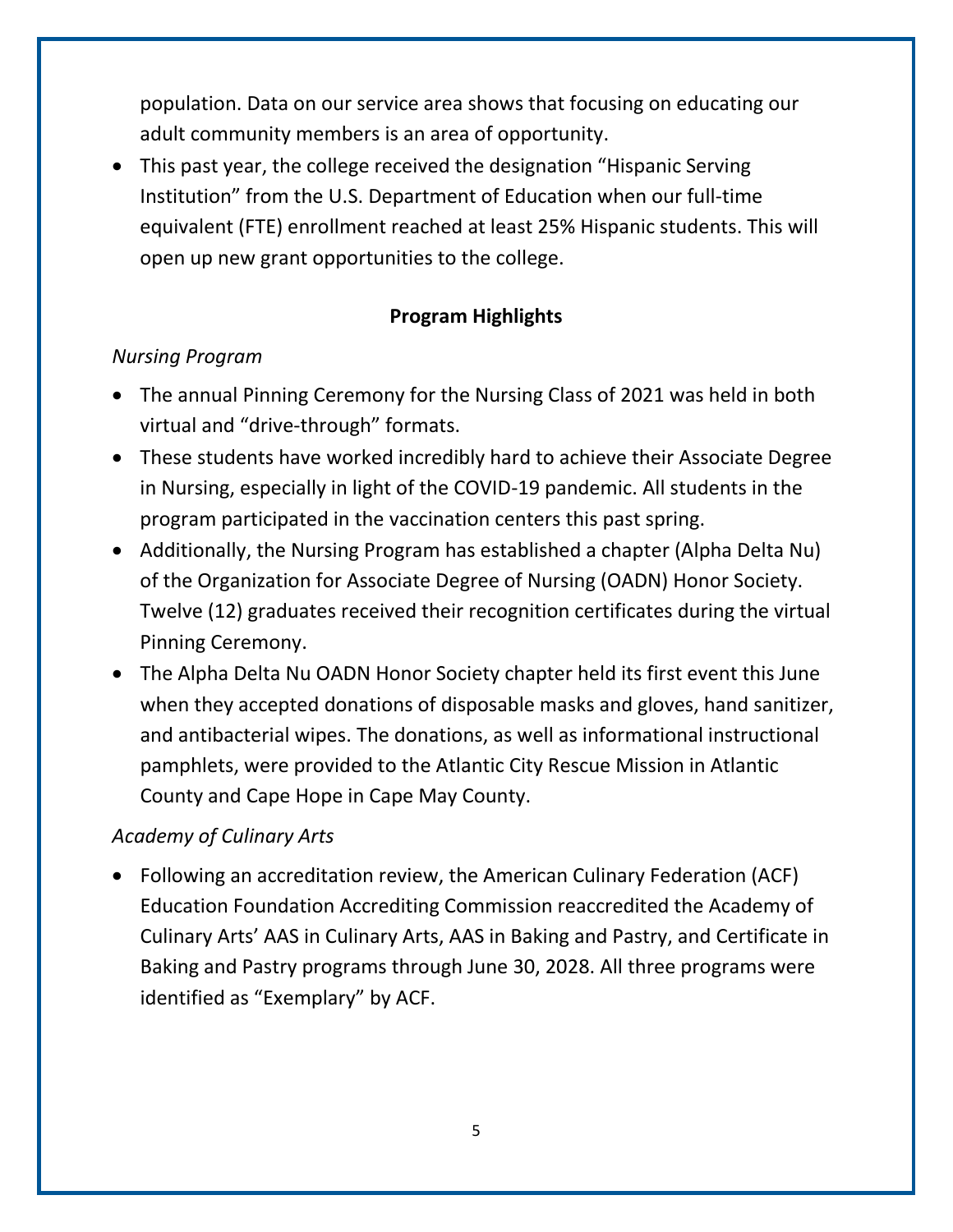#### **Community Relations**

## *AtlantiCare Community Health Fair*

- Atlantic Cape hosted AtlantiCare's annual Community Health Fair on our Worthington Atlantic City Campus on August 13 as part of the celebration for *National Health Center Week*. This event was held in support of AtlantiCare's HealthPlex Center in Atlantic City, which cares for approximately 10,000 individuals a year.
- Dr. Barbara Gaba and Lori Herndon, President/CEO of AtlantiCare, gave welcoming remarks to the community.
- Sixty (60) agencies attended, including those that provided healthcare, housing, health insurance enrollment and financial assistance, and other programs and services. COVID-19 vaccinations were provided on site.
- Atlantic Cape received "kudos" from AtlantiCare staff and community members, as well as compliments from internal staff on how well this event was managed and organized. The success of this event was made possible by our Manager of Community Outreach, Victor Moreno.

## *Atlantic City Community Walk*

• Dr. Natalie Devonish and Victor Moreno, Manager of Community Relations, participated in the Coalition for Safe Community and NAACP Atlantic City Community Walk on July 13, 2021.

## **Athletics**

• Fall Athletics are underway with the addition of Men's and Women's Soccer, our first Athletics program to be serviced on our Worthington Atlantic City Campus in partnership with the City of Atlantic City at the Annapolis Avenue Recreation Complex starting this September.

## **Alumni Success Stories – Dr. Zach Blaesi '11**

• Atlantic Cape graduate Zach Blaesi '11 successfully defended his dissertation and completed his PhD at the University of Texas at Austin. A very engaged student at Atlantic Cape, Mr. Blaesi was an officer of the Fine Arts Club at the